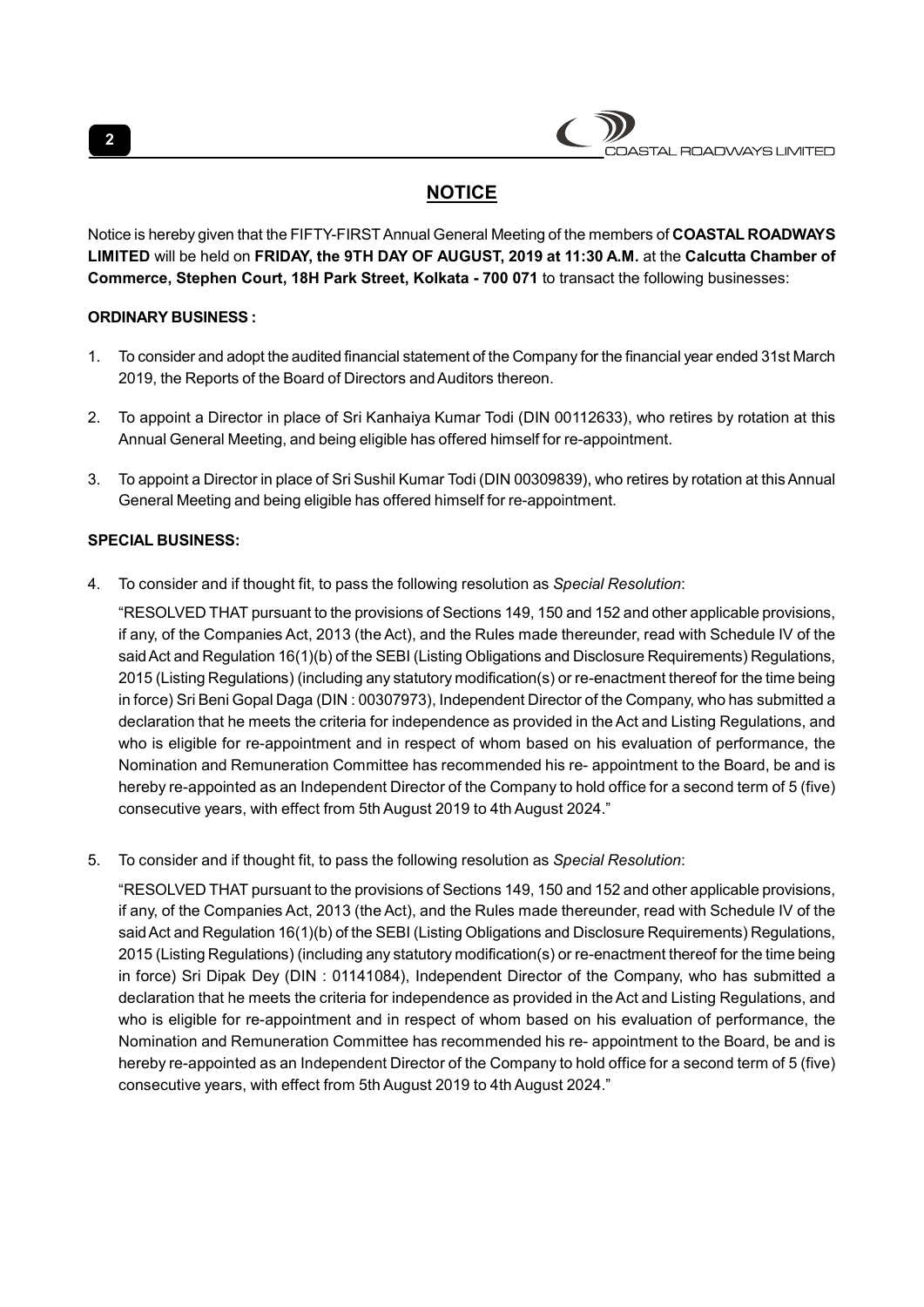

6. To consider and if thought fit, to pass the following resolution as Special Resolution:

"RESOLVED THAT in accordance with the provisions of Sections 149, 150 and 152 and other applicable provisions, if any, of the Companies Act, 2013 (the Act), and the Rules made thereunder, read with Schedule IV of the Act and Regulation 16(1)(b) of the SEBI (Listing Obligations and Disclosure Requirements) Regulations, 2015 (Listing Regulations) (including any statutory modification(s) or re-enactment thereof for the time being in force), Sri Jagpal Singh (DIN : 06964314), who was appointed as an Additional Director of the Company with effect from 28th May 2019, pursuant to Section 161 of the Act and Article 90 of the Articles of Association of the Company and who has submitted the declaration that he meets the criteria for Independence as provided under the Act and the Listing Regulations and who holds office upto the date of this Annual General Meeting, be and is hereby appointed as an Independent Director of the Company to hold office for a term of upto 5 (five) consecutive years with effect from 28th May 2019 to 27th May 2024 including the period from 6th October 2020 when he attains 75 years of age."

7. To consider and if thought fit, to pass the following resolution as Special Resolution:

"RESOLVED THAT pursuant to the provisions of Regulation 17(1A) of SEBI (Listing Obligations and Disclosure Requirements) Regulations, 2015 and other applicable provisions if any, consent of members of the Company be and is hereby accorded to the continuation of Sri Jagpal Singh (DIN : 06964314), as an Independent Director of the Company, who shall attain the age of 75 years on  $6<sup>th</sup>$  October 2020 during his term as an Independent Director of the Company."

Registered Office: **By Order of the Board** 4 Black Burn Lane, Kolkata - 700 012

CIN: L63090WB1968PLC027373 Sneha Jain 28th day of May 2019 Company Secretary COASTAL ROADWAYS LIMITED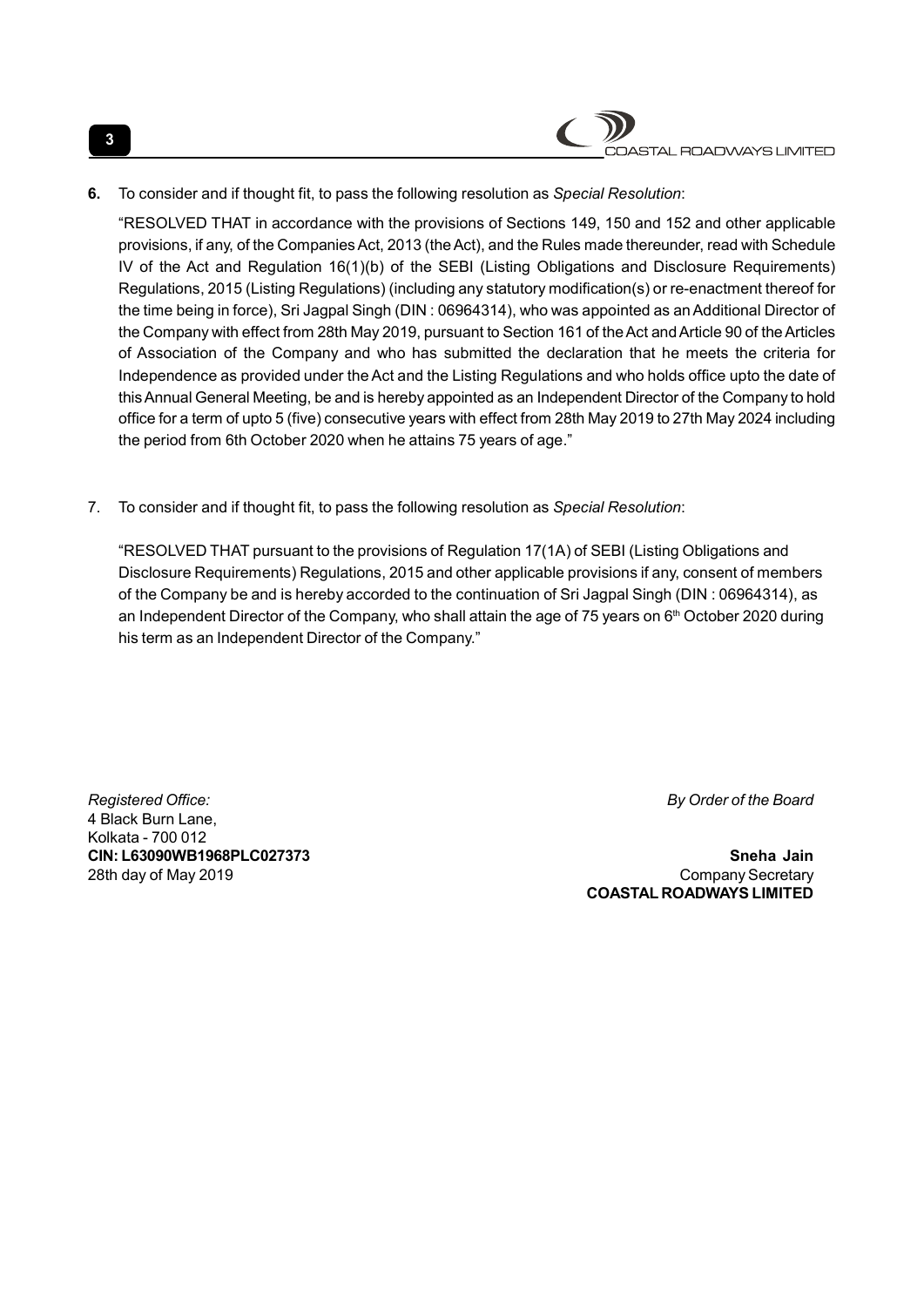Notes :

- 1. An Explanatory Statement pursuant to Section 102 of the Companies Act, 2013 relating to the Special Business to be transacted at the Annual General Meeting (AGM) and brief resume of Directors including those proposed to be appointed and/or re-appointed, nature of their expertise in specific functional areas, names of companies in which they hold directorships and memberships/chairmanships of board committees, shareholding as stipulated under Regulation 36 of the SEBI (Listing Obligations and Disclosure Requirements) Regulation, 2015 are provided as Annexure of this Notice.
- 2. A member entitled to attend and vote at the Annual General Meeting (the "Meeting") is entitled to appoint a proxy to attend and vote on a poll instead of himself/herself and the proxy need not be a member of the company. The instrument appointing the proxy should, however, is deposited at the registered office of the company not less than 48 hours before the commencement of the meeting.

A person can act as a proxy on behalf of members not exceeding fifty and holding in the aggregate not more than ten percent of the total share capital of the Company carrying voting rights. A member holding more than ten percent of the total share capital of the Company and carrying voting rights may appoint a single person as proxy and such person shall not act as a proxy for any other person or shareholder.

- 3. Corporate members intending to send their authorized representatives to attend the Meeting are requested to send to the Company a certified true copy of the Board resolution authorizing their representative to attend and vote on their behalf at the Meeting.
- 4. During the period beginning 24 hours before the time fixed for the commencement of the meeting and ending with conclusion of the meeting, a member would be entitled to inspect the proxies lodged at any time during the business hours of the company, provided that not less than three days of the notice in writing is given to the Company.
- 5. The Register of Members and Share Transfer Books of the Company will remain closed from 24<sup>th</sup> July 2019 to 26<sup>th</sup> July 2019(both days inclusive).
- 6. Members are requested to bring their attendance slip along with their copy of Annual Report to the meeting.
- 7. In case of Joint holders attending the Meeting, only such joint holder who is higher in the order of names will be entitled to vote.
- 8. Shareholders who have not yet enchased their dividend warrant(s) relating to the financial year2011-12 are therefore, advised to approach the Company for the payment thereof as the same will be transferred to the 'Investor Education and Protection Fund' of the Central Government on 26<sup>th</sup> August 2019 pursuant to Section 124(5) and 125 of the Companies Act, 2013.
- 9. The Ordinary Shares of the Company are listed BSE Limited. The Company confirms that it has paid Annual Listing Fees to the said Exchanges for the year 2019-2020.
- 10. SEBI vide its Circular No.SEBI/LAD-NRO/GN/2018/24 dated 8<sup>th</sup> June 2018, amended regulation 40 of Listing Regulations pursuant to which from 1<sup>st</sup> April 2019 onwards securities can be transferred only in dematerialized form. However, it is clarified that, members can continue holding shares in physical form. Transfer of Securities in Demat Form will facilitate convenience and ensure safety of transactions for investors.
- 11. Members holding shares in physical form are requested to notify any change in their address including Pin Code, Bank Mandate, Income Tax Permanent Account Number, etc. to the Company's Registrar & Share Transfer Agent, M/s S K Infosolutions Pvt Ltd, 34/1A Sudhir Chatterjee Street, Kolkata – 700 006. Members

4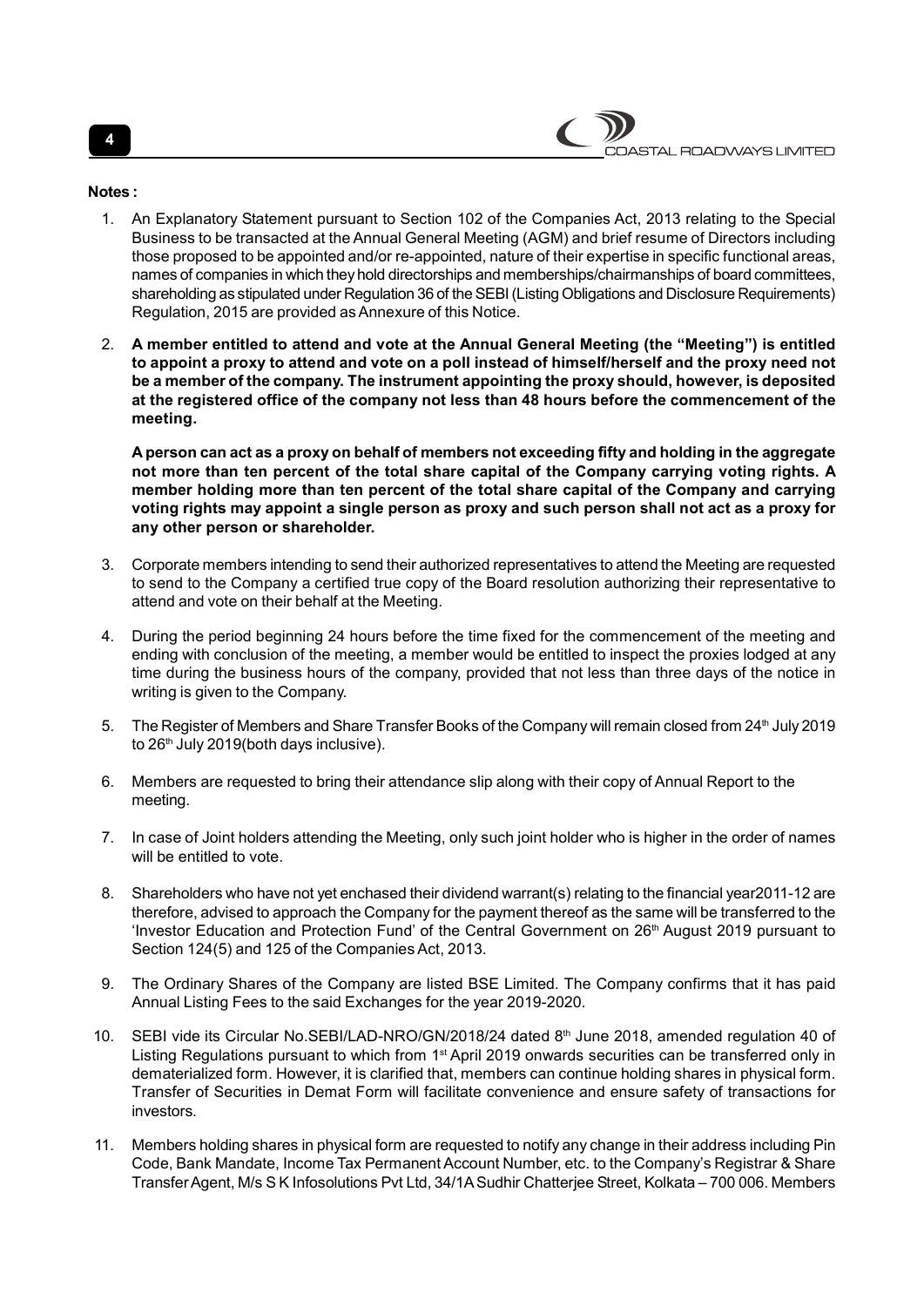STAL ROADWAYS LIMITED

holding shares in dematerialized form are requested to furnish this information to their respective depository participants for updating of the records.

- 12. The SEBI has mandated the submission of PAN by every participant in the security market. Members holding shares in electronic Form /physical Form are therefore, requested to submit their PAN to the Company or its RTA.
- 13. The Securities and Exchange Board of India (SEBI) has made it mandatory for all the Companies to use bank details furnished by the Investors for distributing Dividends or other cash benefits through National Electronic Clearing Services (NECS). In the absence of NECS facility, Companies are required to print the bank details on the payment instrument for distribution of dividend. Members holding shares in physical mode are requested to provide their bank details to the RTA in the NECS Mandate form, which is being sent along with the Annual Report. Whereas, members holding shares in demat mode are requested to record the same with their respective Depository Participant(s).
- 14. Pursuant to Sections 101 and 136 of the Companies Act, 2013, read with the relevant Rules made there under, Companies can serve Annual Reports and other communications through electronic mode to those members who have registered their e-mail address either with the Company or with the Depository. Members who have not yet registered their e-mail address with the Company or their respective Depository are requested to do so.
- 15. All the documents referred to in the accompanying Notice and Statement are open for inspection by the Members at the Registered Office of the Company during normal business hours on all working days including the date of the Annual General Meeting of the Company.
- 16. Members desiring any information about accounts or otherwise, are requested to write to the Company, at least 10 days in advance of the Annual General Meeting, to facilitate compilation thereof.
- 17. The Notice of the 51<sup>st</sup>AGM and instructions for e-voting, along with the Attendance slip and Proxy form, is being sent by electronic mode to all members whose email addresses are registered with the Company/ Depository Participant(s), unless a member has requested for a hard copy of the same. For members who have not registered their email addresses, physical copies of the documents are being sent by the permitted mode.

#### 18. INFORMATION AND OTHER INSTRUCTION RELATING TO REMOTE E-VOTING AND VOTING AT AGM:

In compliance with Section 108 of the Companies Act 2013, Rule 20 of the Companies (Management and Administration) Rules, 2014, as substituted by Companies (Management and Administration)Amendment, Rules 2015 and Regulation 44 of the SEBI (Listing Obligations and Disclosure Requirements) Regulations, 2015, the Company is providing facility to the members to exercise their votes electronically through the electronic voting service facility arranged by National Securities Depository Limited (NSDL). The Facility for voting, through ballot paper, will also be made available at the AGM and the member attending the AGM who have not already cast their votes by remote e-voting shall be able to exercise their right at the AGM through Ballot paper. Members who have cast their votes by remote e-voting prior to the AGM may attend the AGM but shall not be entitled to cast their votes again. Thee-voting details and instructions for e-voting are as under:

1. The remote e-voting period commences on  $5<sup>th</sup>$  August 2019 (9:00 am) and ends on  $8<sup>th</sup>$  August 2019 (5:00 pm). During this period members' of the Company, holding shares either in physical form or in dematerialized form, as on the cut-off date 2nd August 2019, may cast their vote by remote e-voting. The remote e-voting module shall be disabled by NSDL for voting thereafter.

5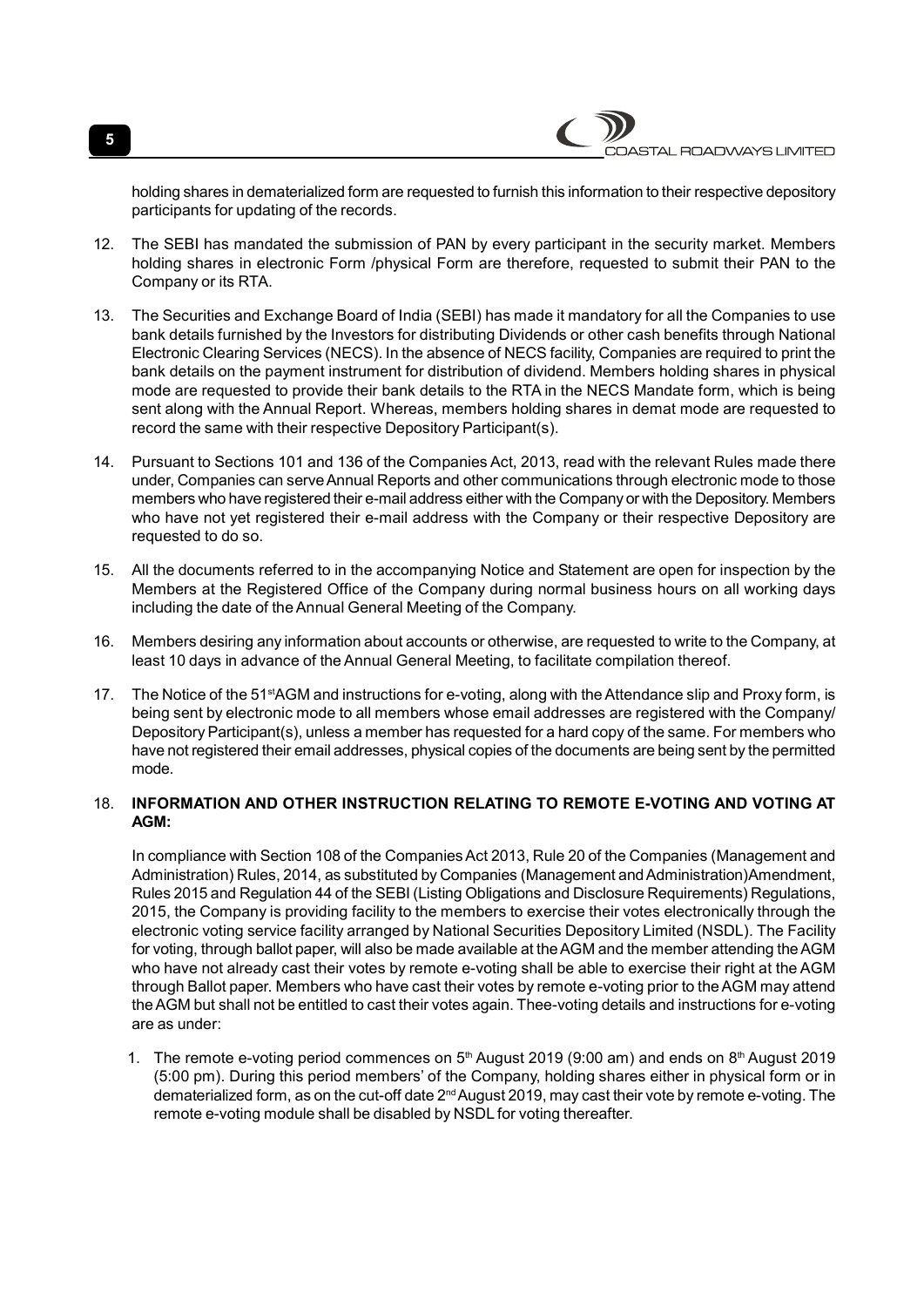

### 2. How do I vote electronically using NSDL e-Voting system?

The way to vote electronically on NSDL e-Voting system consists of "Two Steps" which are mentioned below:

#### STEP – 1 How to Log-into NSDL e-Voting website?

- 1. Visit the e-Voting website of NSDL. Open web browser by typing the following URL: https:// www.evoting.nsdl.com/ either on a Personal Computer or on a mobile.
- 2. Once the home page of e-Voting system is launched, click on the icon "Login" which is available under 'Shareholders' section.
- 3. A new screen will open. You will have to enter your User ID, your Password and a Verification Code as shown on the screen. Alternatively, if you are registered for NSDL eservices i.e. IDEAS, you can log-in at https://eservices.nsdl.com/ with your existing IDEAS login. Once you log-in to NSDL eservices after using your log-in credentials, click on e-Voting and you can proceed to Step 2 i.e. Cast your vote electronically.
- 4. Your User ID details are given below :
	- a. For Members who hold shares in demat account with NSDL. : 8 Character DP ID followed by 8 Digit Client ID. For example if your DP ID is IN300001 and Client ID is 12345678 then your user ID is IN30000112234568.
	- b. For Members who hold shares in demat account with CDSL: 16 Digit Beneficiary ID. For example if your Beneficiary ID is 1234567890123456 then your user ID is 1234567890123456.
	- c. For Members holding shares in Physical Form: EVEN Number (e-Voting Event Number) followed by Folio Number registered with the company. For example if folio number is A00001 and EVEN is 123456 then user ID is 123456A00001.
- 5. Your password details are given below :
	- a. If you are already registered for e-Voting, then you can user your existing password to login and cast your vote.
	- b. If you are using NSDL e-Voting system for the first time, you will need to retrieve the 'initial password' which was communicated to you. Once you retrieve your 'initial password', you need enter the 'initial password' and the system will force you to change your password.
	- c. How to retrieve your 'initial password'?
		- i. If your email ID is registered in your demat account or with the company, your 'initial password' is communicated to you on your email ID. Trace the email sent to you from NSDL from your mailbox. Open the email and open the attachment i.e. a .pdf file. Open the .pdf file. The password to open the .pdf file is your 8 digit client ID for NSDL account, last 8 digits of client ID for CDSL account or folio number for shares held in physical form. The .pdf file contains your 'User ID' and your 'initial password'.
		- ii. If your email ID is not registered, your 'initial password' is communicated to you on your postal address.
- 6. If you are unable to retrieve or have not received the " Initial password" or have forgotten your password :
	- a. Click on "Forgot User Details/Password? (If you are holding shares in your demat account with NSDL or CDSL) option available on www.evoting.nsdl.com.
	- b. Physical User Reset Password? (If you are holding shares in physical mode) option available on www.evoting.nsdl.com.
	- c. If you are still unable to get the password by aforesaid two options, you can send a request at evoting@nsdl.co.in mentioning your demat account number/folio number, your PAN,your name and your registered address.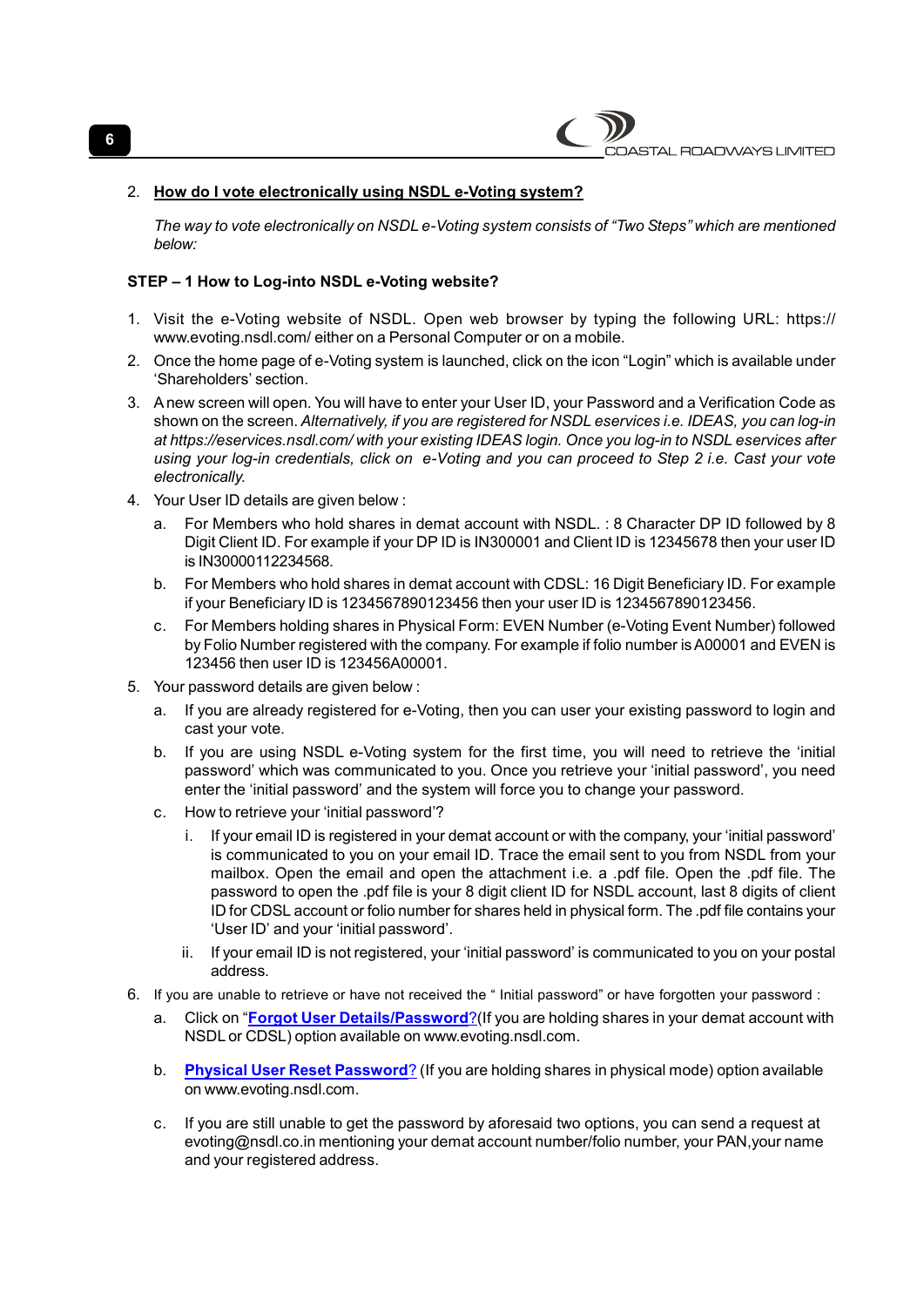d. Members can also use the OTP (one time password) based login for casting the votes on the evoting system of NSDL.

ASTAL ROADWAYS LIMITED

- 7. After entering your password, tick on Agree to "Terms and Conditions" by selecting on the check box.
- 8. Now, you will have to click on "Login" button.
- 9. After you click on the "Login" button, Home page of e-Voting will open.

# STEP – 2 How to cast your vote electronically o NSDL e-Voting website?

- 1. After successful login at Step 1, you will be able to see the Home page of e-Voting.Click on e-Voting. Then click on Active Voting Cycles.
- 2. After click on Active Voting Cycles, you will be able to see all the companies "EVEN" in which you are holding shares and whose voting cycle is in active status.
- 3. Select "EVEN" of company for which you wish to cast your vote.
- 4. Now you are ready for e-Voting as the Voting page opens.
- 5. Cast your vote by selecting appropriate options i.e. assent or dissent, verify/modify the number of shares for which you wish to cast your vote and click on "Submit" and also "Confirm" when prompted.
- 6. Upon confirmation, the message "Vote cast successfully" will be displayed.
- 7. You can also take the printout of the votes cast by you by clicking on the print option on the confirmation page.
- 8. Once you confirm your vote on the resolution, you will not be allowed to modify your vote.

## General Guidelines for shareholders

- 1 Institutional shareholders (i.e. other than individuals, HUF, NRI etc.) are required to send scanned copy (PDF/JPG Format) of the relevant Board Resolution/ Authority letter etc. with attested specimen signature of the duly authorized signatory(ies) who are authorized to vote, to the Scrutinizer by e-mail to dmaa64@yahoo.co.in with a copy marked to evoting@nsdl.co.in.
- 2. It is strongly recommended not to share your password with any other person and take utmost care to keep your password confidential. Login to the e-voting website will be disabled upon five unsuccessful attempts to key in the correct password. In such an event, you will need to go through the "Forgot User Details/Password?" or "Physical User Reset Password?" option available on www.evoting.nsdl.com to reset the password.
- 3. In case of any queries, you may refer the Frequently Asked Questions (FAQs) for Shareholders and evoting user manual for Shareholders available at the download section of www.evoting.nsdl.com or call on toll free no.: 1800-222-990 or send a request atevoting@nsdl.co.in.
- 3. You can also update your mobile number and e-mail id in the user profile details of the folio which may be used for sending future communication(s).
- 4. The voting rights of members shall be in proportion to their shares of the paid up equity share capital of the Company as on the cut-off date of 2<sup>nd</sup>August 2019.
- 5. Any person, who acquires shares of the Company and become member of the Company after dispatch of the notice and holding shares as of the cut-off date i.e.  $2^{nd}$ August 2019, may obtain the login ID and password by sending a request at evoting@nsdl.co.in or coastalgroup1968@gmail.com/ skcdilip@gmail.com.
- 6. A person, whose name is recorded in the register of members or in the register of beneficial owners maintained by the depositories as on the cut-off date only shall be entitled to avail the facility of remote e-voting as well as voting at the AGM through ballot paper.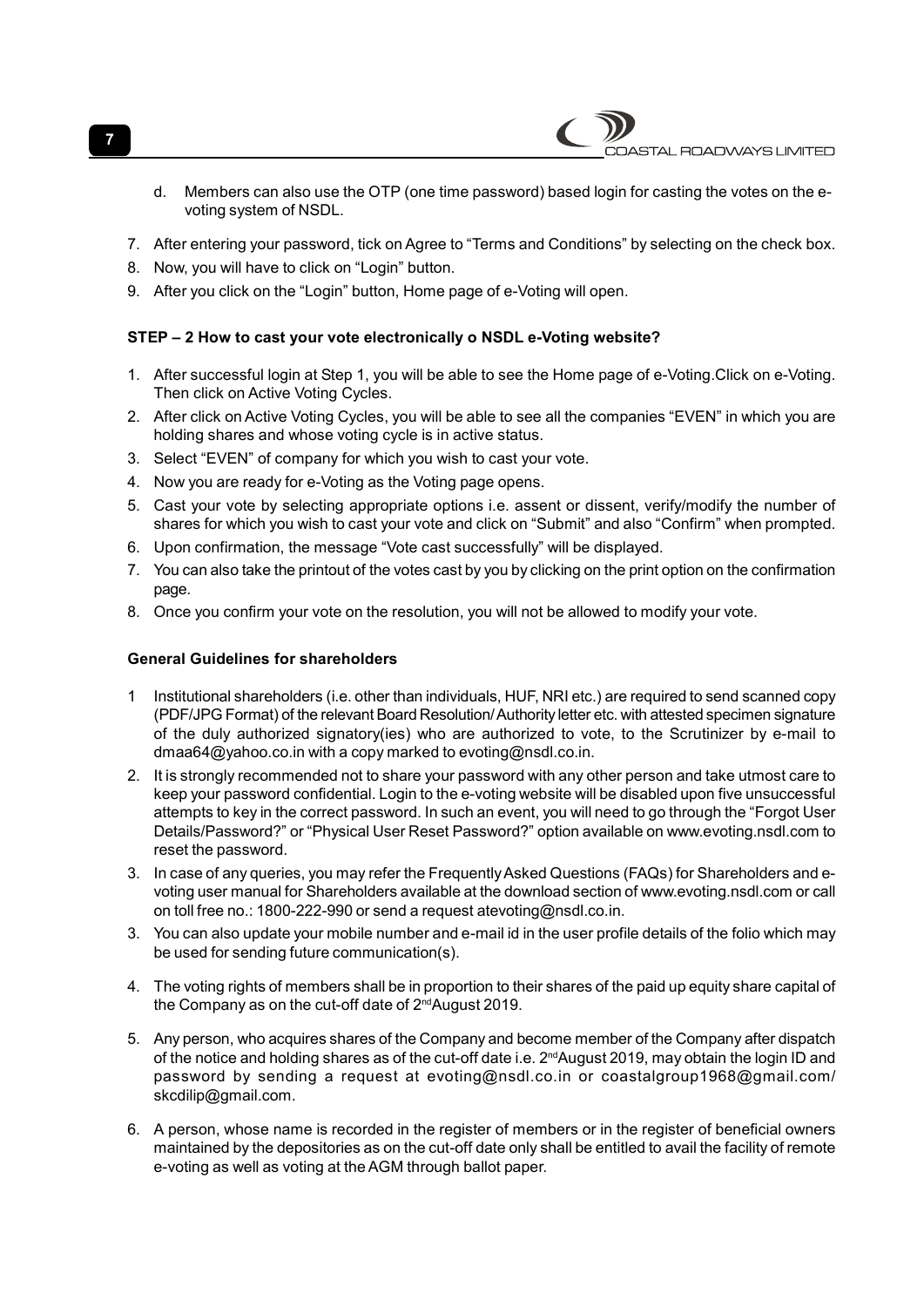- 7. Mr.Debasish Mukherjee, Practicing Company Secretary, C.P. NO.:5323 has been appointed for as the Scrutinizer for providing facility to the members of the Company to scrutinize the voting and remote evoting process in a fair and transparent manner.
- 8. The Chairman shall, at the AGM, at the end of discussion on the resolutions on which voting is to be held, allow voting with the assistance of scrutinizer, by use of "Ballot Paper" for all those members who are present at the AGM but have not cast their votes by availing the remote e-voting facility.
- 9. The Scrutinizer shall after scrutinizing the votes cast at the meeting though Ballot Paper and through remote e-voting will not later than 3 days of conclusion of meeting, make a consolidated scrutinizer's report and submit the same to the Chairman. The results declared alongwith the consolidated scrutinizer's report shall be placed on the website of the company www.coastalroadways.com and on the website of NSDL. The results shall also be immediately forwarded to the BSE Limited, Mumbai.
- 10. Subject to receipt of requisite number of votes, the resolutions shall be deemed to be passed on the date of the meeting i.e.9th August 2019.

# EXPLANATORY STATEMENT PURSUANT TO SECTION 102(1) OF THE COMPANIES ACT, 2013

#### Item No.4 & 5

As per Section 149(10) of the Act, an Independent Director shall hold office for a term of upto 5 (five) consecutive years on the Board of a Company but shall be eligible for re-appointment on passing a special resolution by the Company for another term of upto 5 (five) consecutive years on the Board of a Company.

The Members of the Company had at the Annual General Meeting held on 5th August 2014 approved the appointment of Sri Beni Gopal Daga (DIN : 00307973) and Sri Dipak Dey (DIN : 01141084) as Independent Directors for a period of 5 years commencing from 5th August 2014.

Based on their performance evaluation and recommendation of Nomination and Remuneration Committee and in terms of the provisions of Sections 149, 150, 152 read with Schedule IV and all other applicable provisions of the Act and the Listing Regulations Sri Beni Gopal Daga and Sri Dipak Dey are eligible for re-appointment as Independent Directors and had offered themselves for re-appointment. The Board of Directors recommends the proposal to re-appoint them as Independent Directors for a term as mentioned in the respective special resolutions.

The Company has received notice under Section 160 of the Companies Act, 2013 from them signifying their candidature as an Independent Director of the Company. The Company has also received a declaration of independence from them.

In the opinion of the Board, Independent Directors fulfils the conditions specified under the Act, the Companies (Appointment and Qualification of Directors) Rules, 2014 and Regulation 16(1)(b) of the Listing Regulations for reappointment as an Independent Director of the Company and are independent of the management. A copy of the draft Letter of Appointment for Independent Directors is available for inspection at the Corporate Office of the Company during business hours on any working day. The Board considers that association of the Independent Directors would be of immense benefit to the Company considering their expertise and experience and it is desirable to avail services of these Independent Director.

None of the Independent Director hold by himself / herself or for any other person on a beneficial basis, any shares in the Company. None of the Directors who are proposed to be reappointed is related to any Director or Key Managerial Personnel of the Company or their relatives. Except for the appointee Director for the purpose of his/ her own resolution, none of the Directors or Key Managerial Personnel of the Company or their relatives is concerned or interested, financially or otherwise, in the resolutions set out at Item Nos. 4 to 5 of the Notice.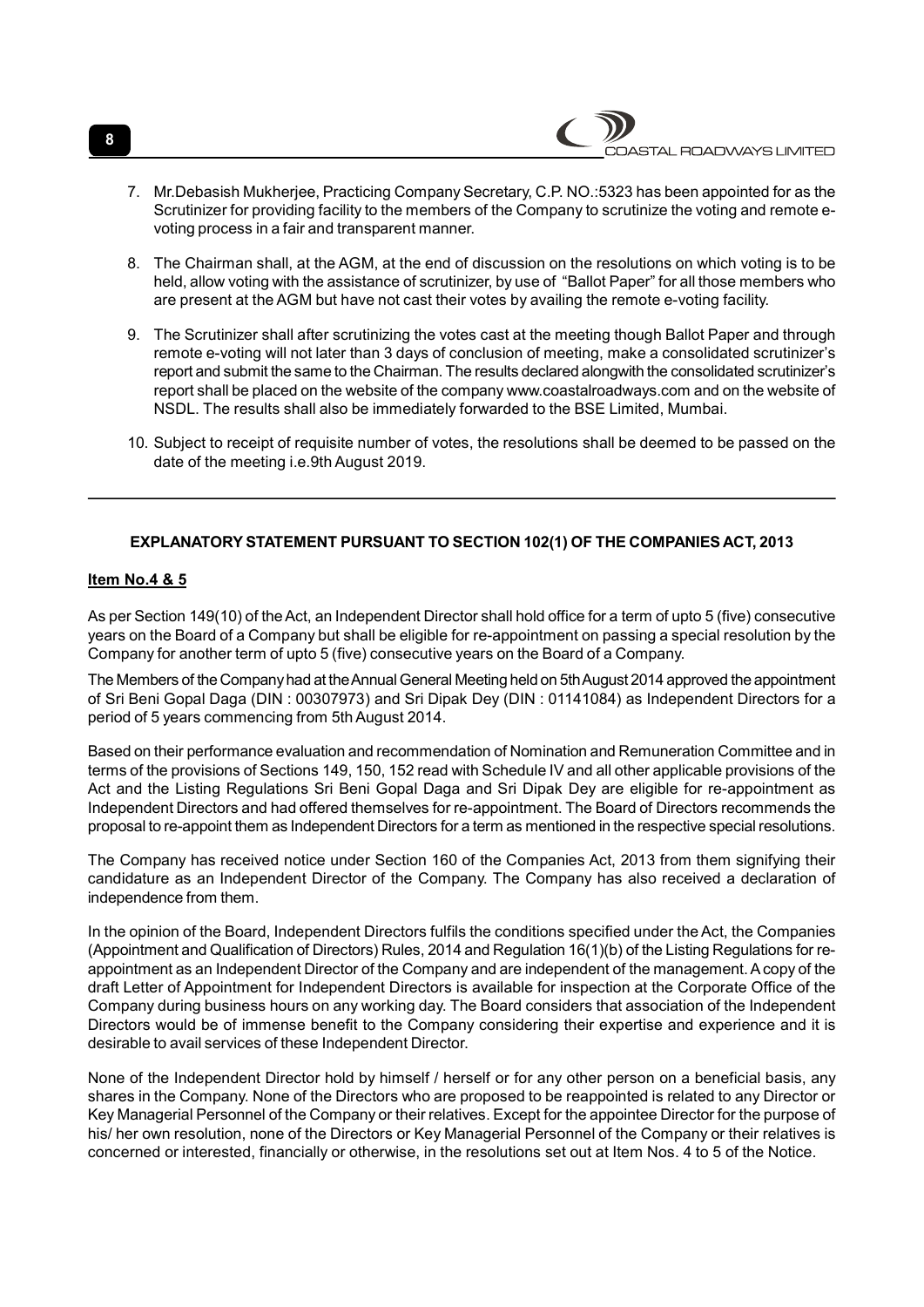



Brief profiles of Sri Beni Gopal Daga and Sri Dipak Dey including nature of his expertise, are annexed to this notice.

This Explanatory Statement together with the accompanying Notice of the AGM may also be regarded as a disclosure under Regulation 36(3) of the Listing Regulations and Secretarial Standard on General Meetings (SS-2) of ICSI. For detailed information please refer to the Corporate Governance Report and Profile of Directors forming part of this Report.

The Board recommends the Special Resolution set out at Item No. 4 &5 for the approval of Members.

## Item No.6 & 7

The Board of Directors, on the recommendation of Nomination and Remuneration Committee, appointed Sri Jagpal Singh (DIN : 06964314) as an Additional Director of the Company, with effect from 28<sup>th</sup> May 2019 under Sections 149, 150 and 152 of the Companies Act, 2013. Sri Jagpal Singh shall hold office upto the date of forthcoming Annual General Meeting and is eligible to be appointed as an Independent Director.

The Company has received notice under Section 160 of the Companies Act, 2013 from Sri Jagpal Singh signifying his candidature as an Independent Director of the Company. The Company has also received a declaration of independence from him. In the opinion of the Board, Sri Jagpal Singh fulfils the conditions as set out in Section 149(6) and Schedule IV of the Companies Act, 2013 and Listing Regulations, of being eligible for appointment as Independent Director. Sri Jagpal Singh is not disqualified from being appointed as a Director in terms of Section 164 of the Companies Act, 2013 and has given his consent to act as a Director. A copy of the draft Letter of Appointment for Independent Director is available for inspection at the Corporate Office of the Company during business hours on any working day.

A brief profile of Sri Jagpal Singh, including nature of his expertise, is annexed to this notice.

The Board considers that his association would be of immense benefit to the Company and it is desirable to avail services of Sri Jagpal Singh as an Independent Director. Accordingly, the Board recommends the resolution in relation to appointment of Sri Jagpal Singh as an Independent Director for period upto 5 (five) consecutive years with effect from  $28<sup>th</sup>$  May 2019 for the approval by the members of the Company.

Further as per the Regulation 17(1A) of the Listing Regulations, appointment or continuation of a Non-Executive Director after attaining age of 75 years also requires approval of Members of the Company by way of Special Resolution. Sri Jagpal Singh shall attain age of 75 (seventy five) years during the proposed term and in view of the same, Board of Directors, recommends passing of Special Resolutions under Item No. 7 for his continuation as Director.

Except Sri Jagpal Singh, being an appointee, none of the Directors or Key Managerial Personnel of the Company or their relatives is concerned or interested, financially or otherwise, in the resolution set out at Item No. 6 & 7 of the Notice.

The Board recommends the Special Resolution set out at Item No. 6 & 7 for the approval of members.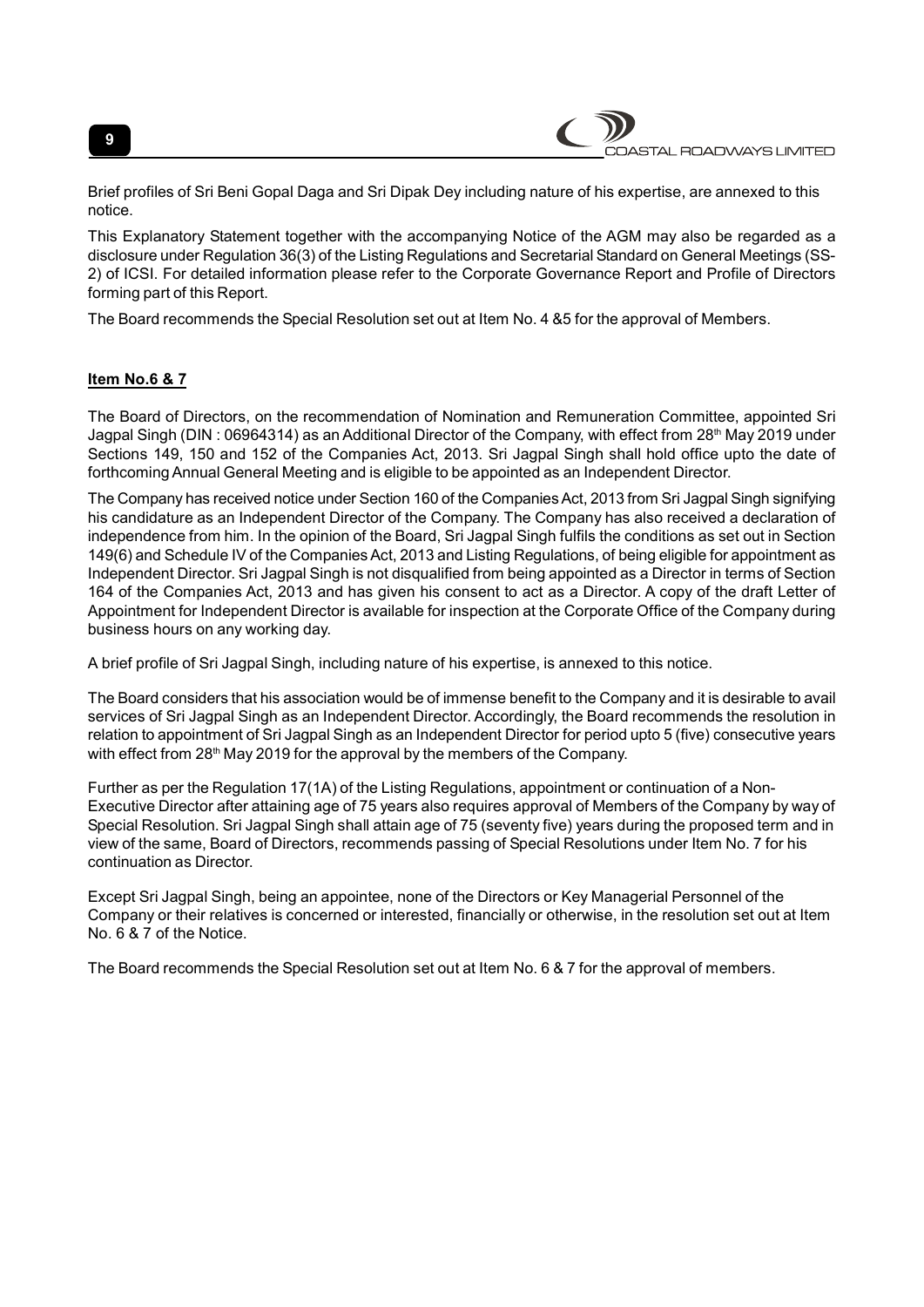

#### Annexure

### Particulars of Directors proposed to be appointed / re-appointed at the 51st Annual General Meeting of the Company to be held on Friday, the 9th day of August, 2019 at 11:30 A.M.

#### 1. Sri Kanhaiya Kumar Todi

Sri Kanhaiya Kumar Todi, aged about 67 years is a well known industrialist having knowledge, experience and expertise on areas relating to road transportation, financial management, human resource development. He had joined the company as Director in 1974 and has been very instrumental in growth of the company over last 4 decades. He holds 330825 shares of the company in his name as on 31st March 2019.

Sri Kanhaiya Kumar Todi is also Director in the several other companies viz. Todi Projects Pvt. Ltd, Shikha Leasing & Finance Pvt Ltd, Snuk Housing & Holdings Pvt Ltd., Coastal Properties Pvt Ltd., Coastal Industrial Finance Ltd., Alps Housing & Holdings Ltd., Todi Investments Ltd., MM Udyog Ltd., Todi Services Ltd., Coastal Agro-Tech India Pvt Ltd., Udit Properties Pvt. Ltd., Todi Sons Ltd., Snuk Properties Pvt. Ltd., Syscon Logistic Services Pvt. Ltd., Satyam Merchandise Pvt. Ltd., Satabadi Agency Pvt. Ltd.and Annupurna Tie-up Pvt Ltd.. He is not a member of any committee in any other company.

#### 2. Sri Sushil Kumar Todi

Sri Sushil Kumar Todi, aged about 61 years is a well known industrialist having knowledge, experience and expertise on areas relating to road transport, financial management, business administration, express logistic. He does not hold any shares of the company in his name as on 31<sup>st</sup> March 2019.

Sri Sushil Kumar Todi is also Director in the several other companies viz. Todi Projects Pvt. Ltd, Todi Investments Ltd., and Coastal Trans Logistic Pvt Ltd. He is not a member of any committee in any other company.

## 3. Sri Beni Gopal Daga

Sri Beni Gopal Daga Aged about 62 years is a well known industrialist having knowledge, experience and expertise on areas relating to auto parts manufacturing and engineering industries. He does not hold any shares of the company in his name as on 31<sup>st</sup> March 2019.

Sri Beni Gopal Daga is also a director of Suhal Projects Ltd and Automotive component Manufacturers association of India (ACMA).He is not a member of any committee in any other company.

#### 4. Sri Dipak Dey

Sri Dipak Dey, MA, LLB, Attorney at law, Aged about 65 years is a well known practicing advocate at the Hon'ble high Court at Calcutta and Hon'ble Supreme Court of India. He has 39 years of experience in the legal arena and corporate advisory services. He does not hold any shares of the company in his name as on 31st March 2019

Sri Dipak Dey is also a Director of Star Battery Ltd. He is not a member of any committee in any other company.

#### 5. Sri Jagpal Singh

Sri Jagpal Singh is a B.com Graduate from St. Xaviers' College, Kolkata, aged about 73 years. He has vast administrative experience and is also currently the President of the Saturday Club Ltd, Kolkata. He has been